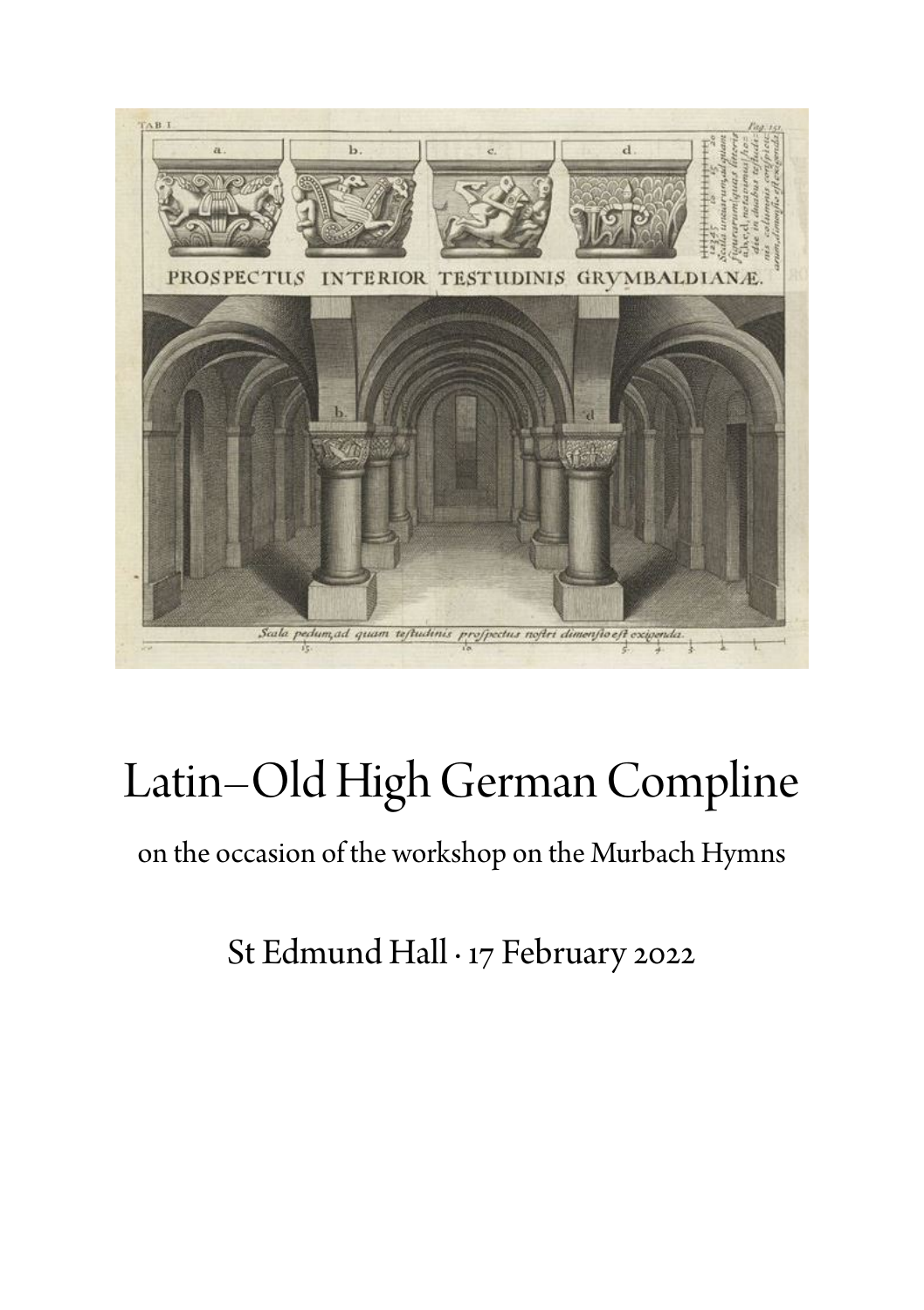Compline is the last service of the canonical hours in the Christian tradition, sung before retiring for the night. This version hints at the experience of those who created and used the ninth-century Murbach hymnal (Oxford, Bodleian Library, MS. Junius 25) with their daily exposure to the Divine Office in Latin, making the hymns and liturgical pieces accessible through translation and commentary. The service tonight is not a historically accurate reconstruction of a specific service, but rather an experiment to make the soundscape of Latin and Old High German liturgy and hymns accessible to a contemporary audience.

We are grateful to the Principal and Fellows of St Edmund Hall for the permission to use the crypt of St Peter-in-the-East; to James Whitbourn, Director of Music, for setting verses from the Murbach Hymns to music (tothe best of our knowledge, the first time this has been done for the Old High German interlinear gloss) and for conducting; to the St Edmund Consort, a recently formed group of fellows, alumni and singers linked with St Edmund Hall; to Luise Morawetz for organising the workshop which inspired this; to Andrew Dunning for typesetting the music; to Christiane Gante and Christoph Hössel who translated the Gloria Patri into Old High German; to Henrike Lähnemann for compiling the text; to all participants of the workshop who contributed their knowledge and enthusiasm.

St Peter-in-the-East, Oxford is mentioned in the Domesday Book; gravestones from a Saxon church were found under the floor of the current Norman church, built between 1130 and 1160. St Edmund of Abingdon added a Lady Chapel for the use of the students around 1220. The capitals in the crypt show mythical creatures and ornaments. The church was repurposed as the college library in 1970.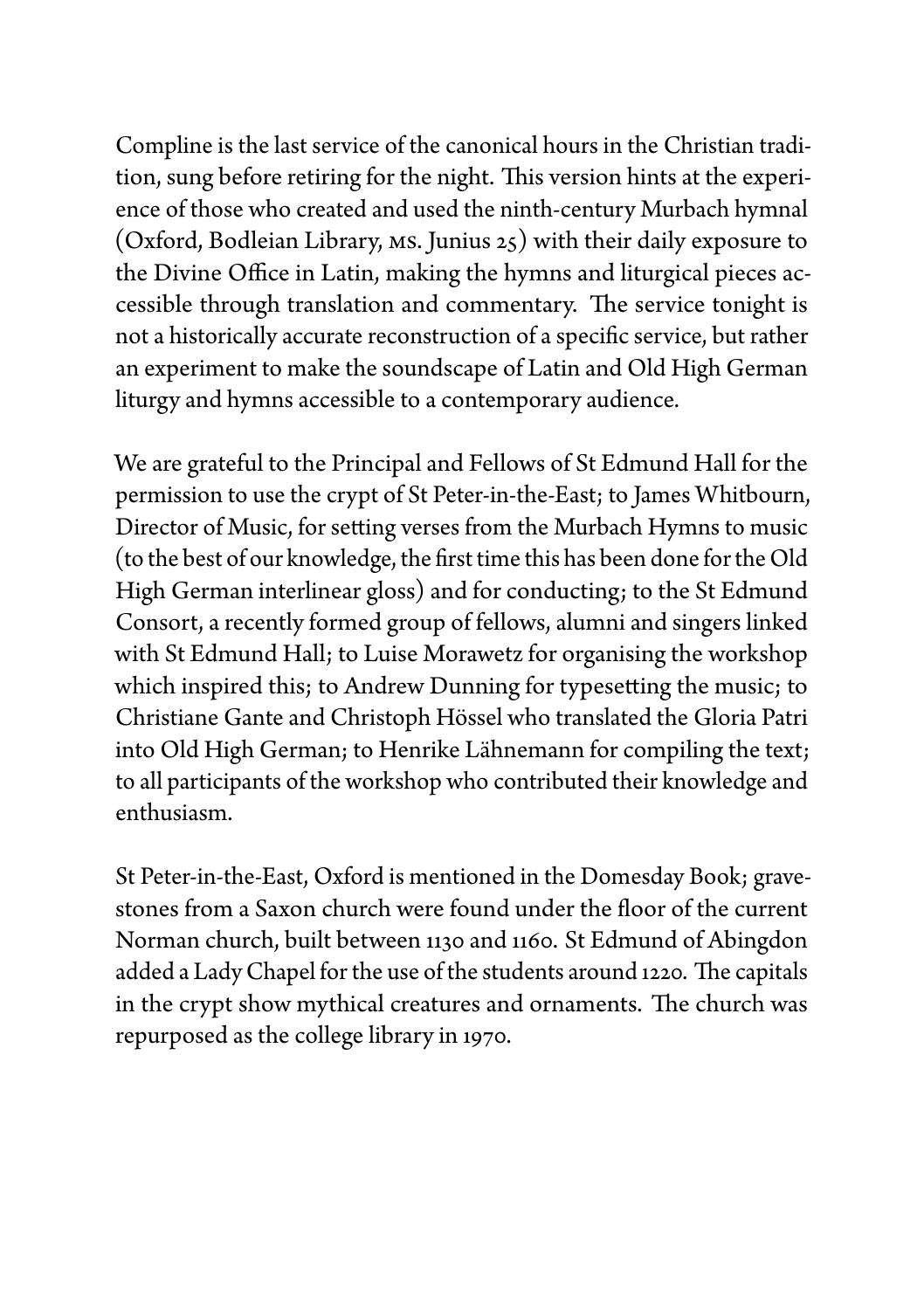# Ad completorium



semper: et in sé-cu-la se-cu-ló-rum. Amen. Alle-lú-ya.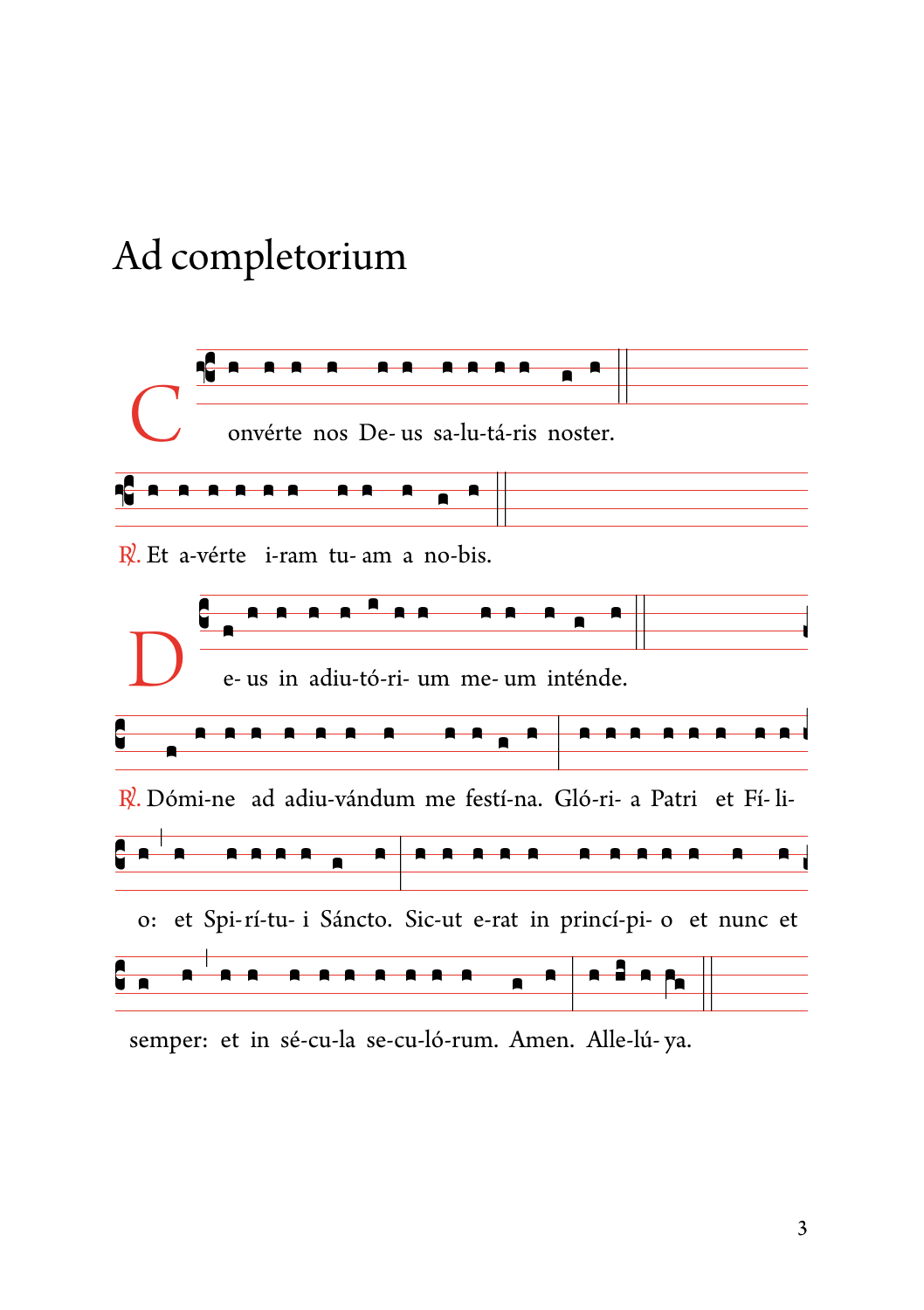## Psalmus iiii

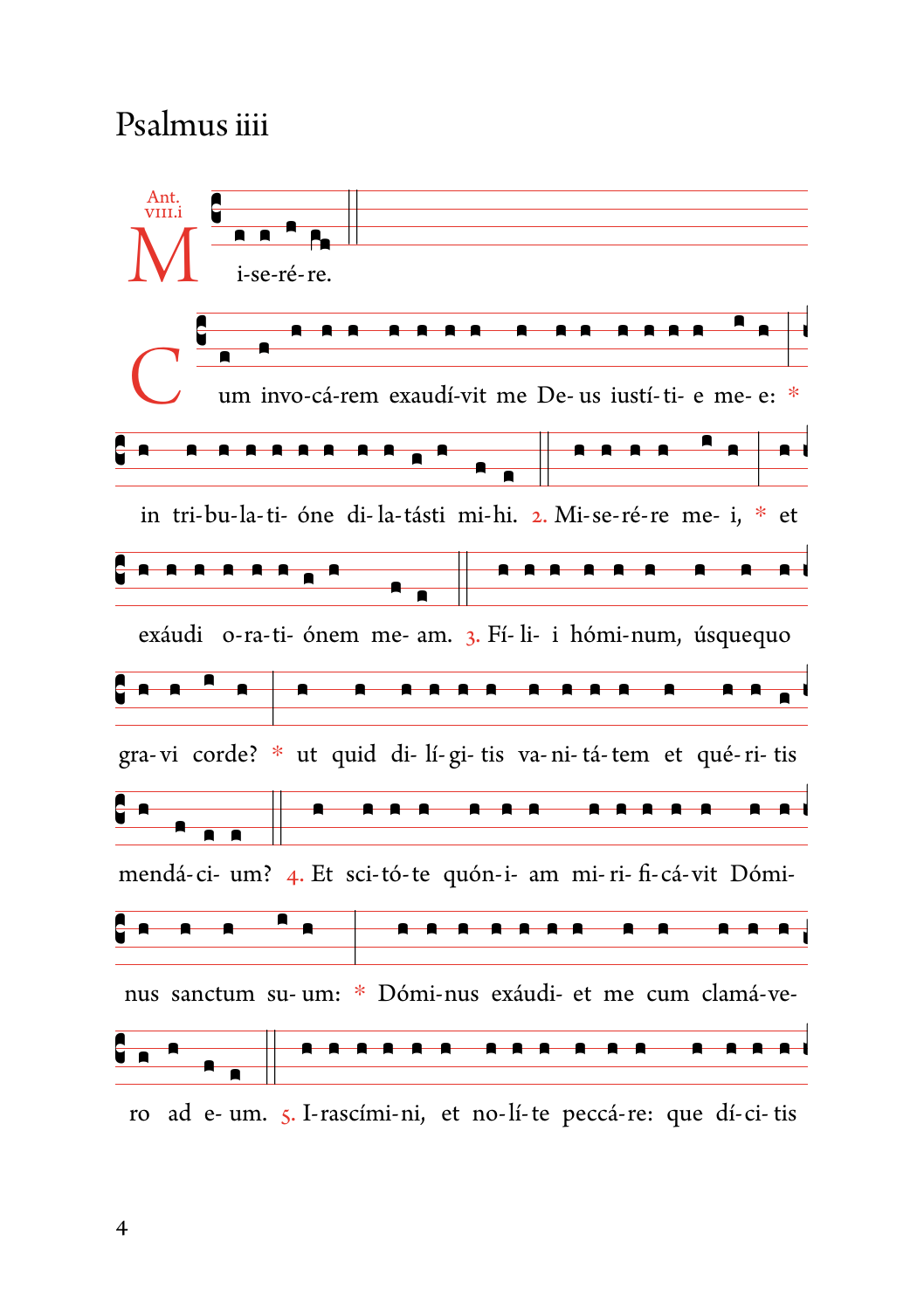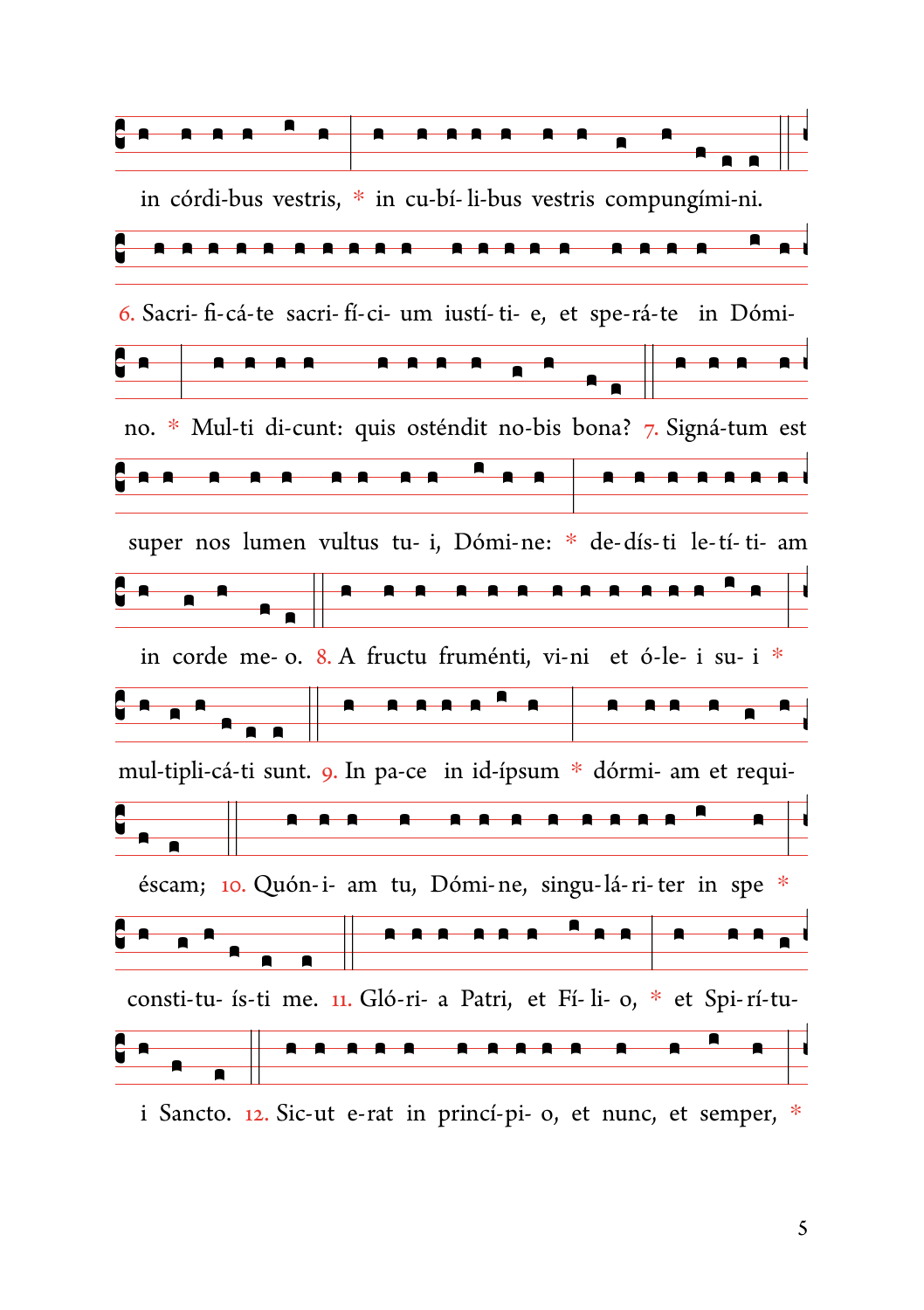

et in sé-cu-la se-cu-ló-rum. Amen.

#### Psalmus xc



non timé-bis a timó-re noctúrno. 6. A sa-gít-ta vo-lánte in di-e,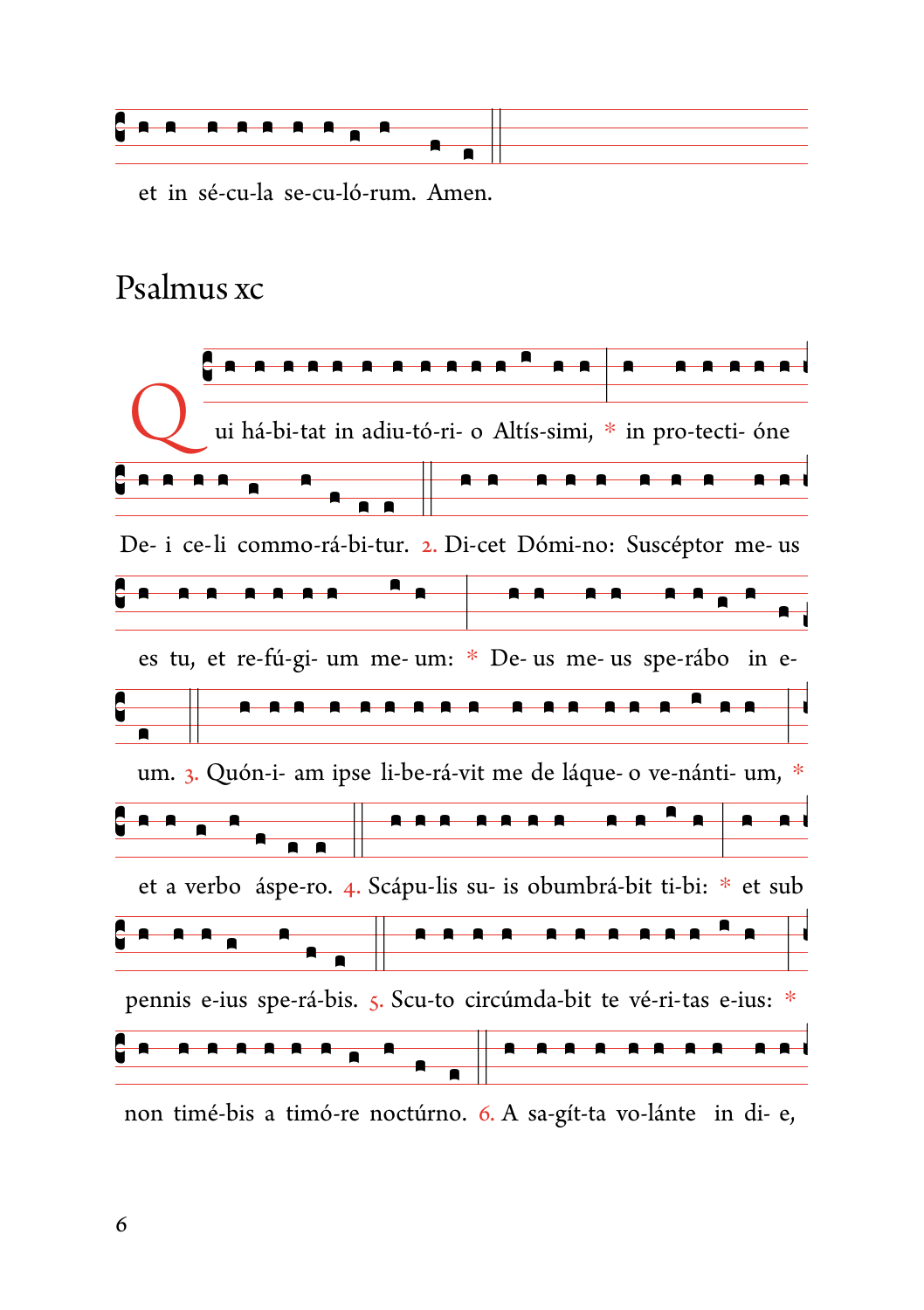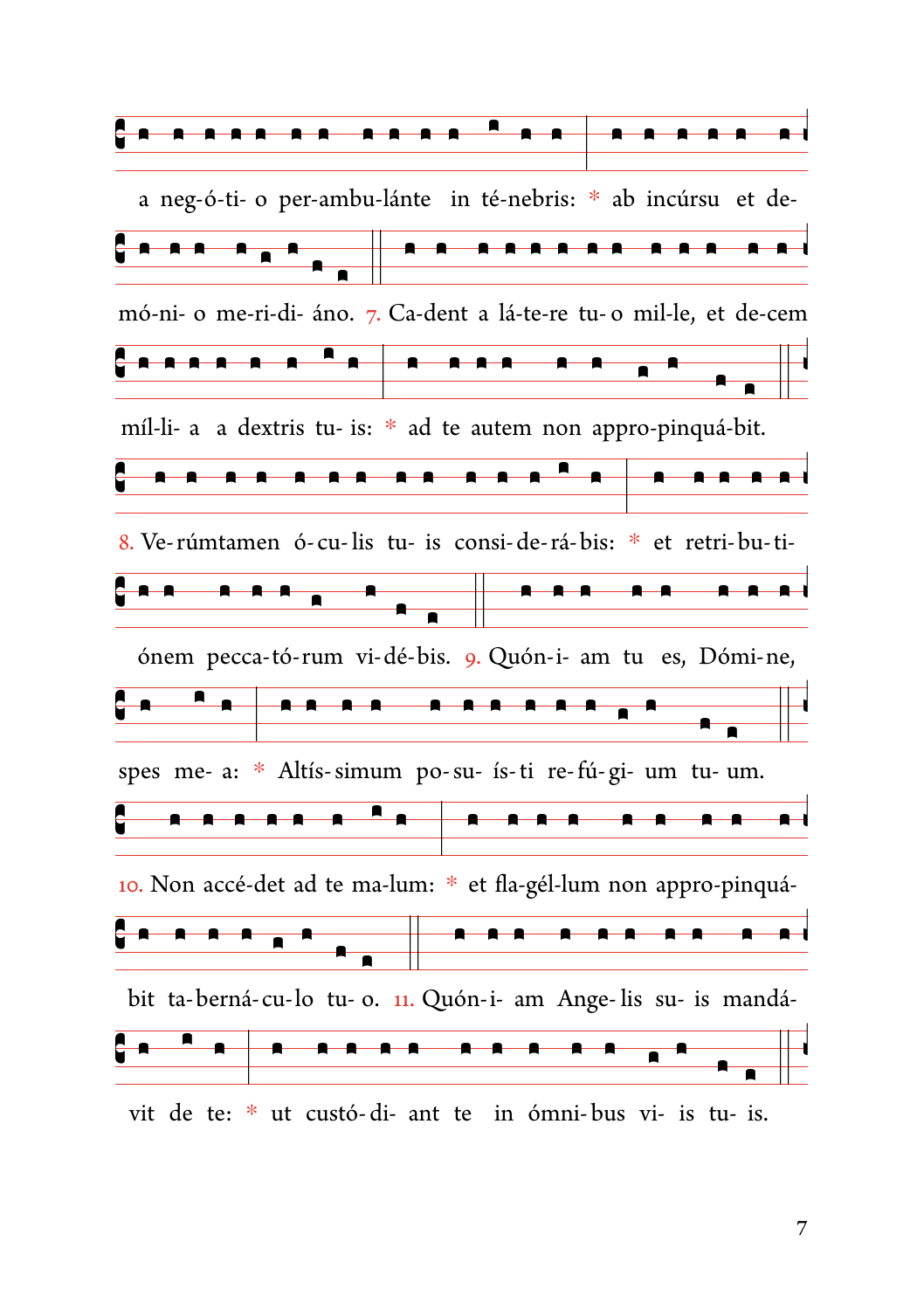

et osténdam il-li sa-lu-tá-re me- um.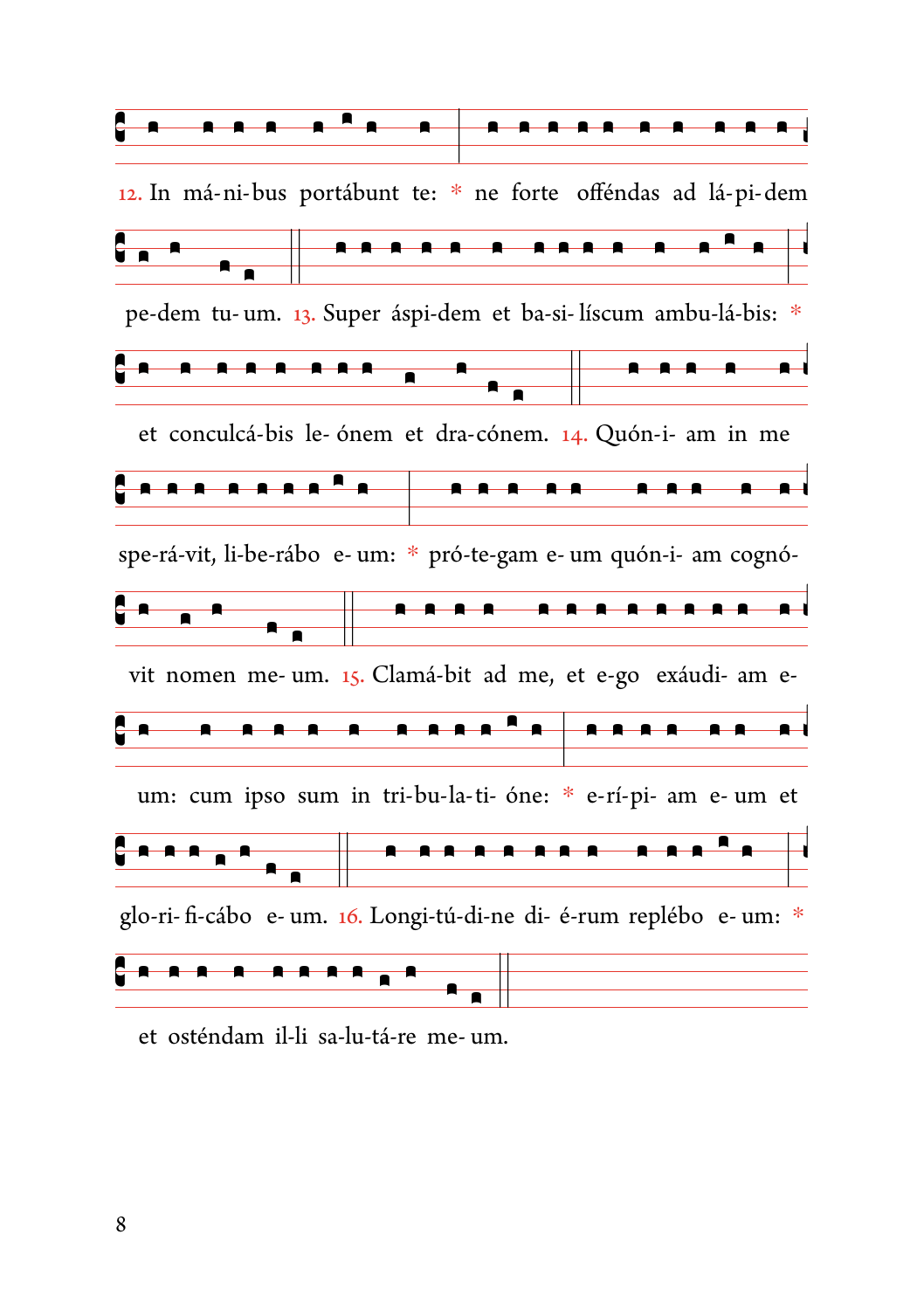#### Psalmus cxxxiii



ram. 4. Got der hímel unde erda té-ta \* der sé-genoe dih sî-nen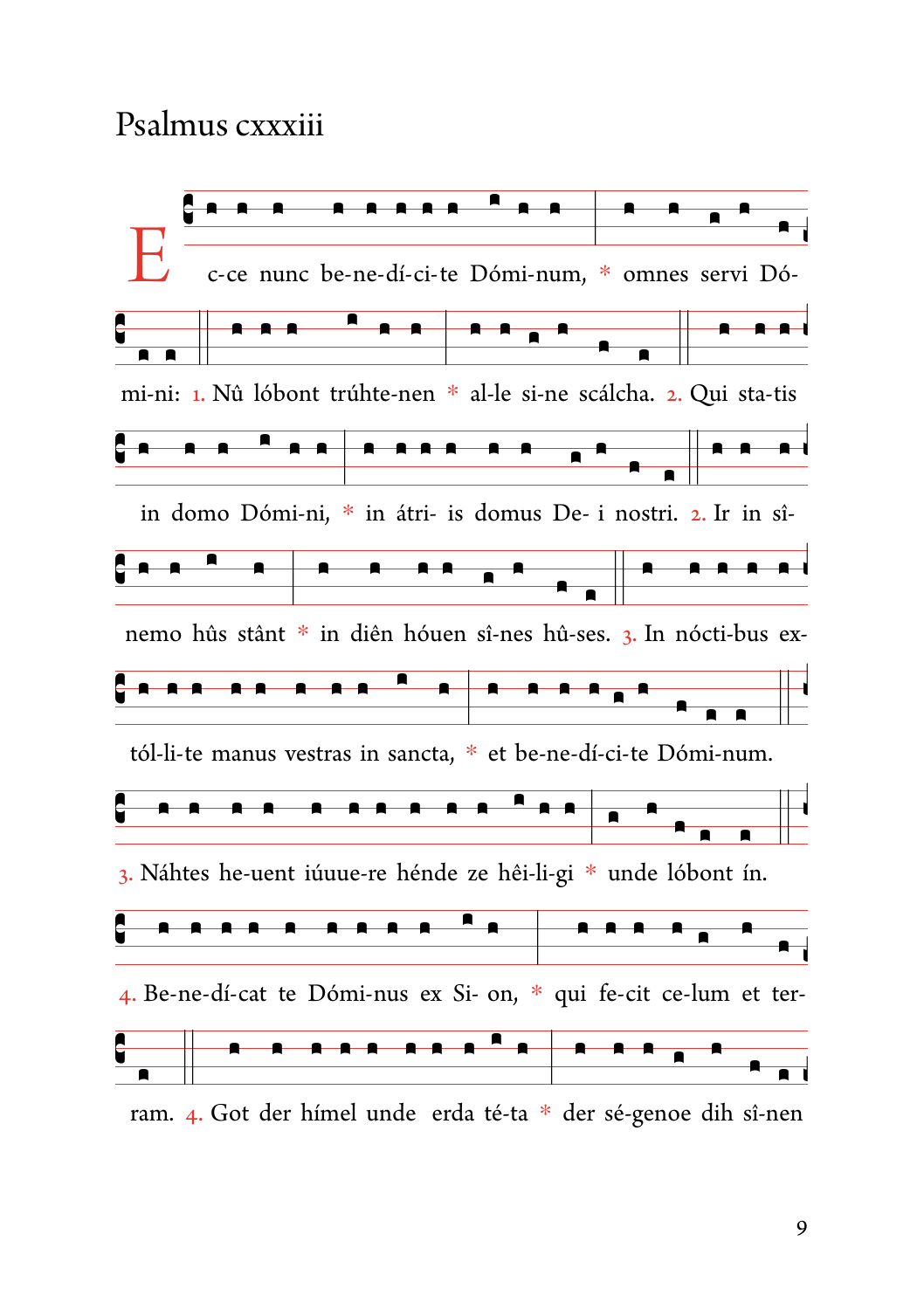

me-am.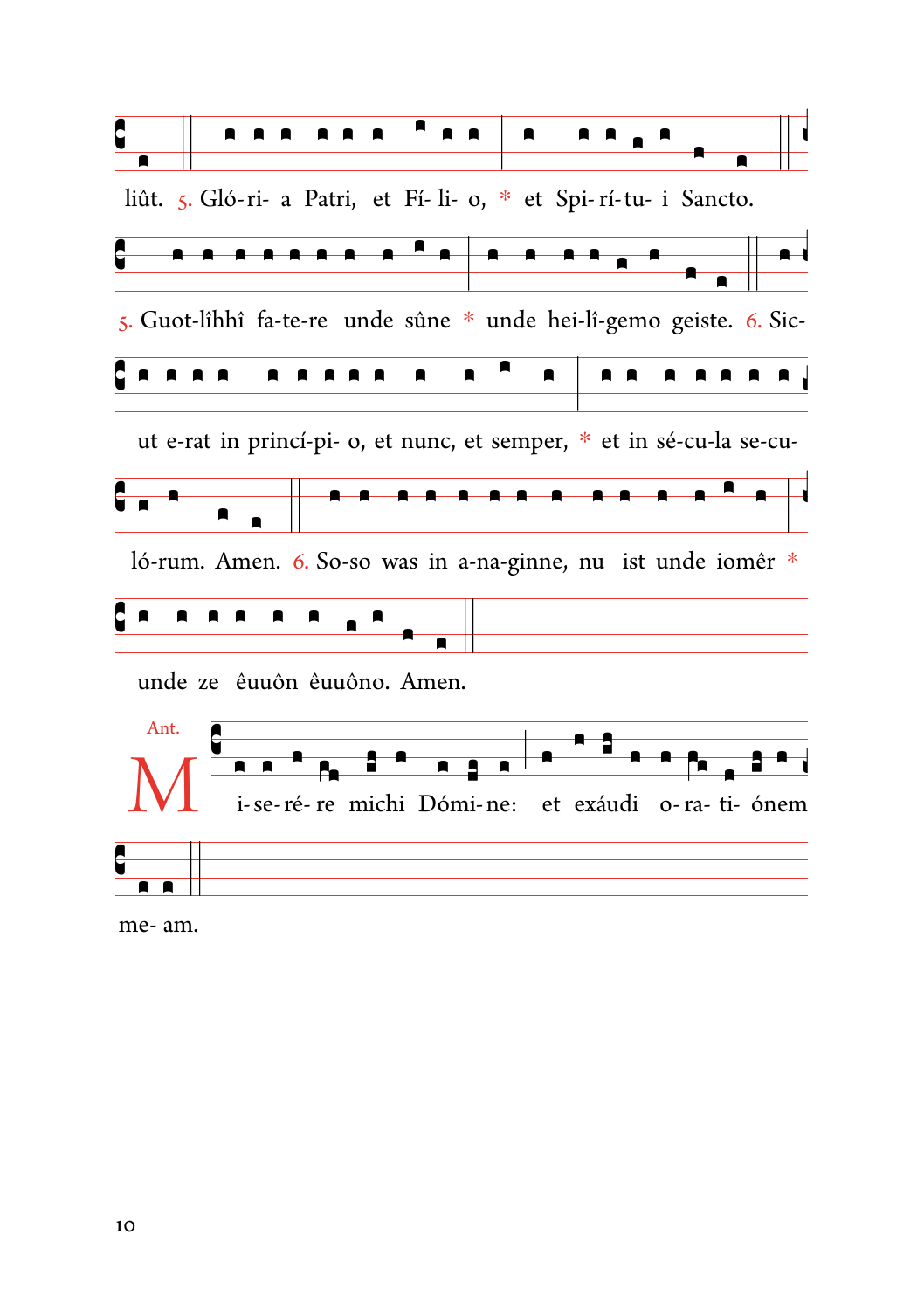# Capitulum



invo-cá-tum est super nos: ne de-re-línguas nos Dómi-ne De-us



noster. R. De- o grá-ti- as.

# Hymnus

dudge looks pift interested granatie finfty ind pe quiluxer et die nocurrenchearde ucito lum credenislumbeauf predicant for my natro ich rage: fi rocamursco dre defondenocre acdie sirno Aille  $SP$ birinte requier quidanocrem inbue; conceptofe not hother until under mfacorner egrecuit formulinrucct nochofatnof fubi

Oxford, Bodleian Library, MS. Junius 25, fol. 127V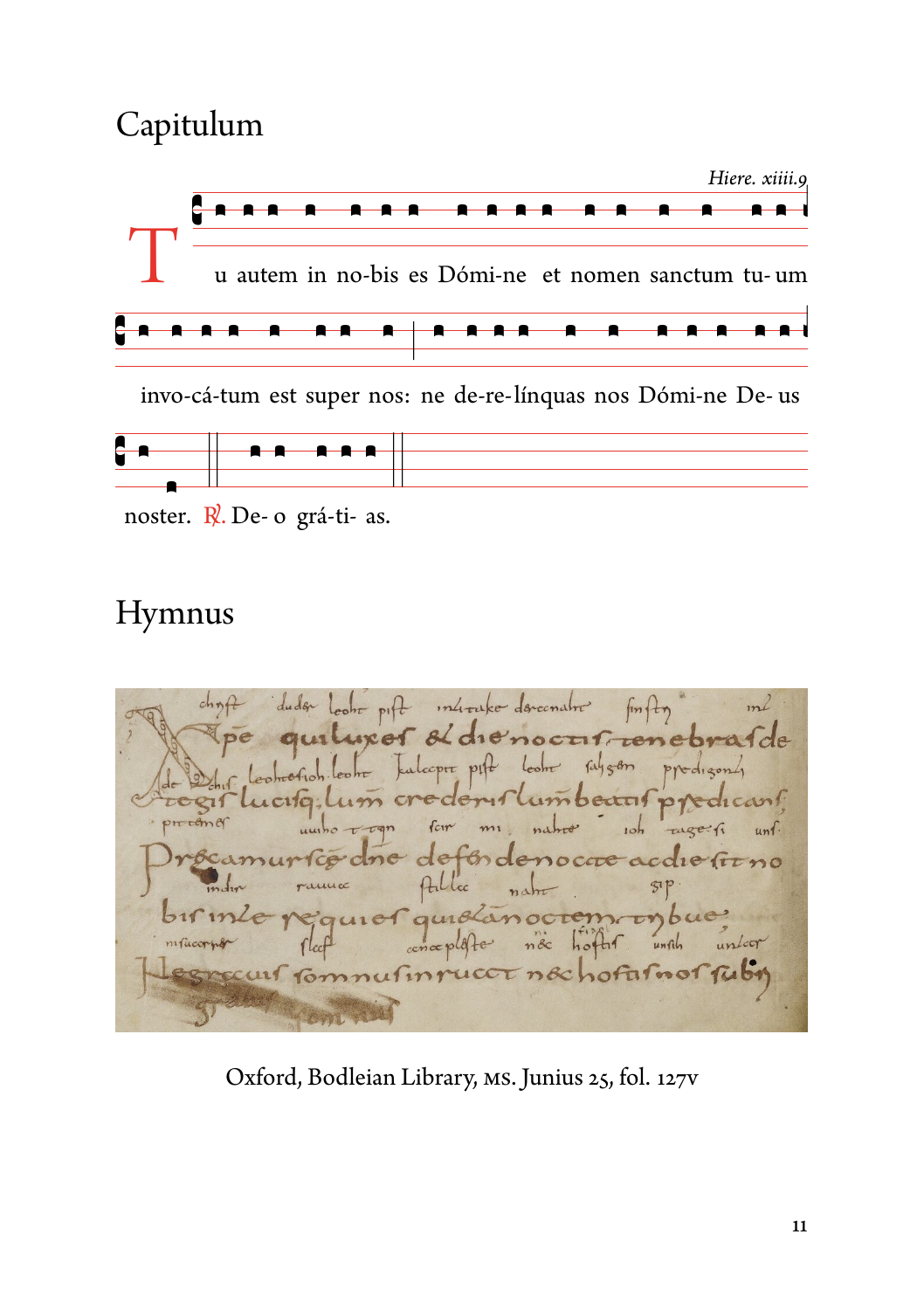- 1. Christe, qui lux es et die christ du der leoht pist inti take noctis tenebras detegis, dera naht finstri intdechis lucisque lumen crederis leohtes ioh leoht kalaupit pist lumen beatis predicans. leoht saligem predigonti
- 2. Oculi somnum capiant, oucun schlaf intfahen cor semper ad te uigilet, herza simbulum za dir uuachee dextera tua protegat zesuua diniu scirme famulos qui te diligunt. scalcha dea dih minnont.



umbra a-lá-rum tu-á-rum pró-te-ge nos.

## **Canticum Symeonis**

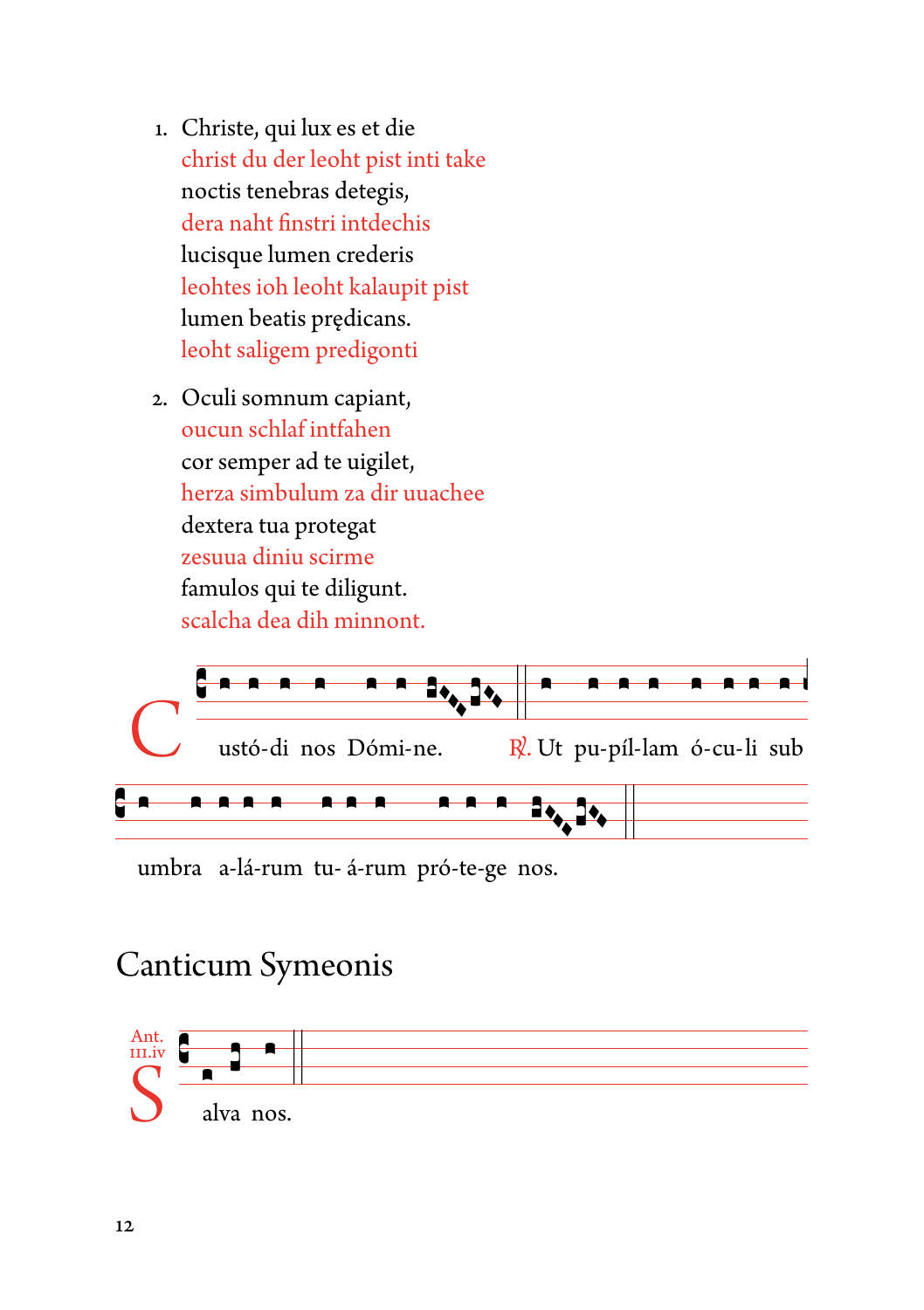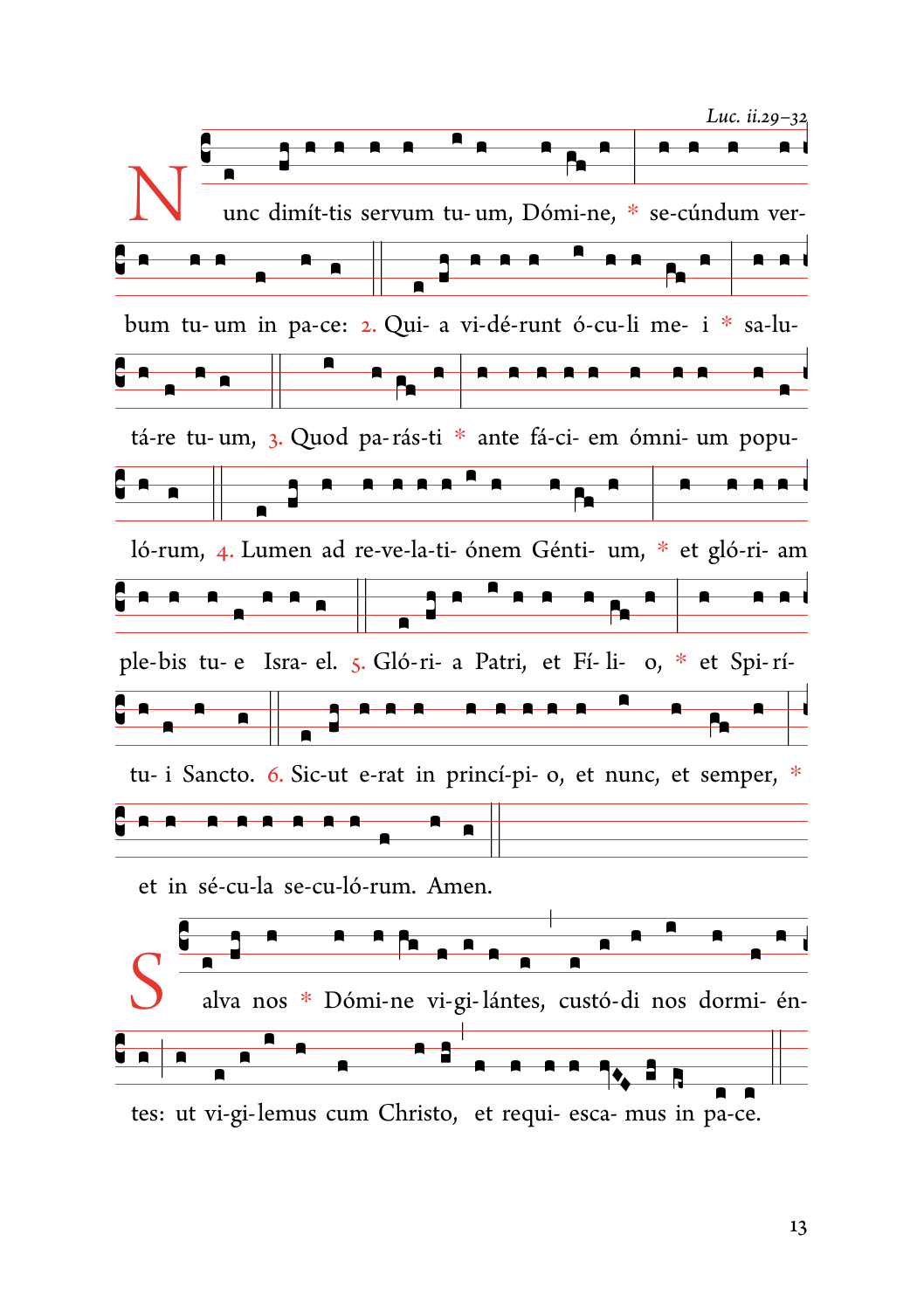## Preces



uuihi namun dinan. qhueme rihhi din. uuerde uuillo diin, so in himile sosa in erdu. prooth unseer emezzihic kip uns hiutu. oblaz uns sculdi unsero, so uuir oblazem uns sculdikem.



V. Enti ni unsih firlei-ti in khó-runka.



 $\mathbb{R}$ . Uzzer lo-si unsih fona ú-bi-le.



kiscaft himiles enti erda. enti in Ihesum Christ, sun sinan ainacun, unseran truhtin, der inphangan ist fona uuihemu keiste, kiporan fona Mariun macadi euuikeru, kimartrot in kiuualtiu Pilates, in cruce pislacan, tot enti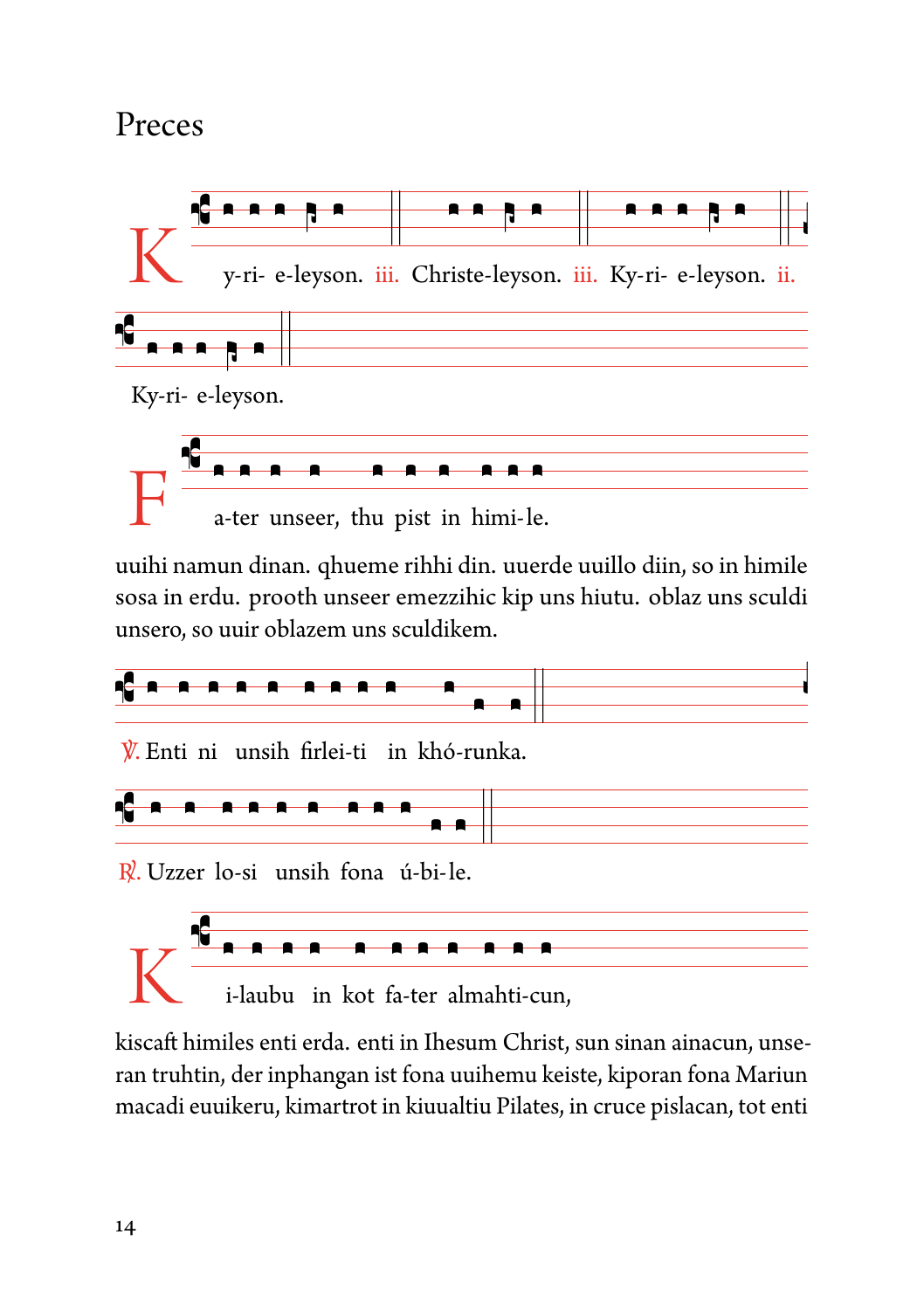picrapan, stehic in uuizzi, in drittin take erstoont fona totem, stehic in himil, sizit az zesuun cotes fateres almahtikin, dhana chuumftic ist sonen qhuekhe enti tote. kilaubu in uuihan keist, in uuiha khirihhun catholica, uuihero kemeinitha, urlaz suntikero,



nos omní-po-tens et mi-sé-ri-cors Dó-mi-nus. R. Amen.

ONFÍTEOR Deo: beáte Maríe, ómnibus sanctis et vobis peccávi nimis: cogitatióne, locutióne, et ópere, mea culpa. Precor sanctam Maríam et omnes sanctos Dei et vos oráre pro me.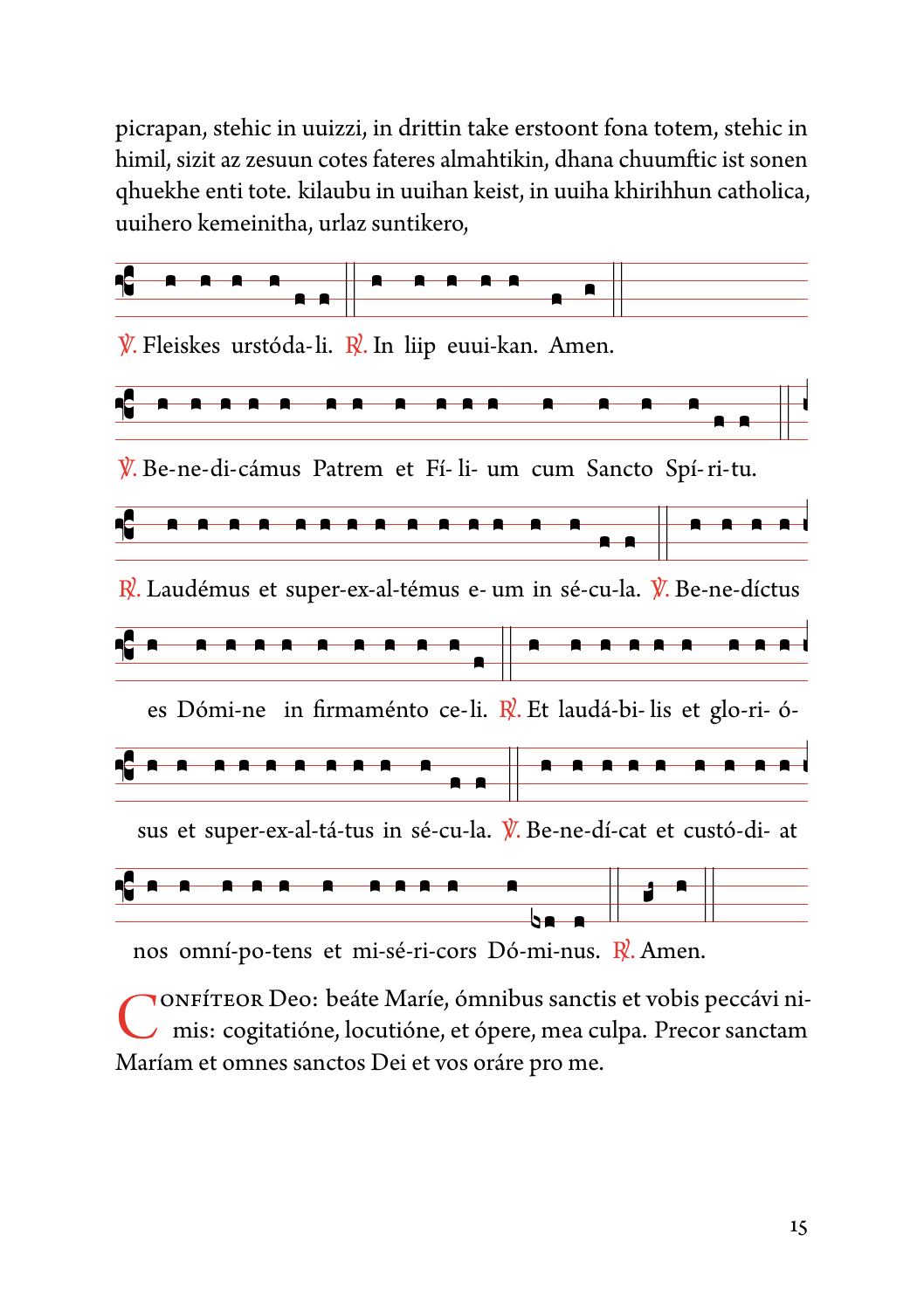ISEREÁTUR nostri omnípotens Deus et dimíttat nobis ómnia peccáta nostra: líberet nos ab omni malo: consérvet et confírmet in bono et ad vitam perdúcat etérnam. Amen.

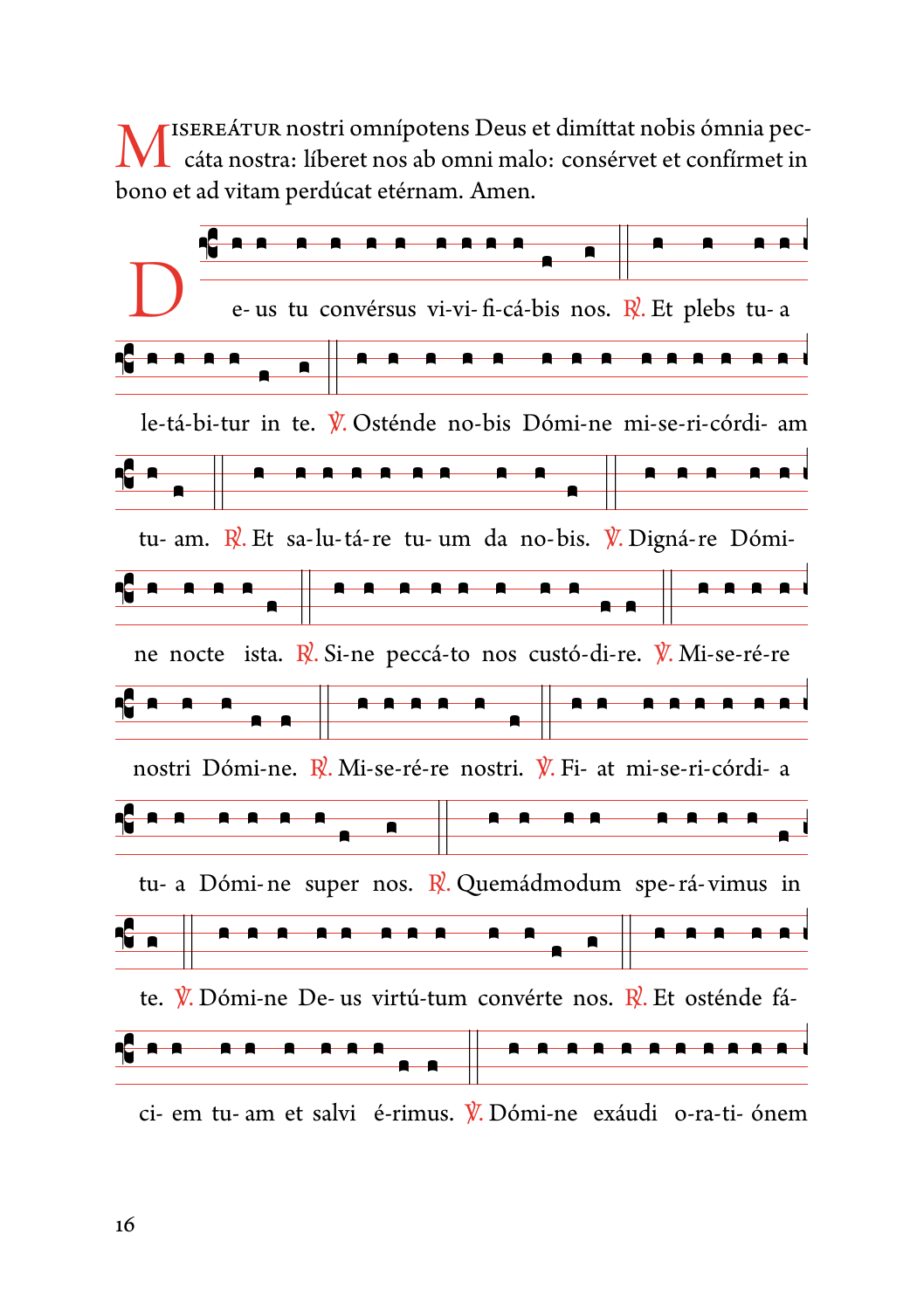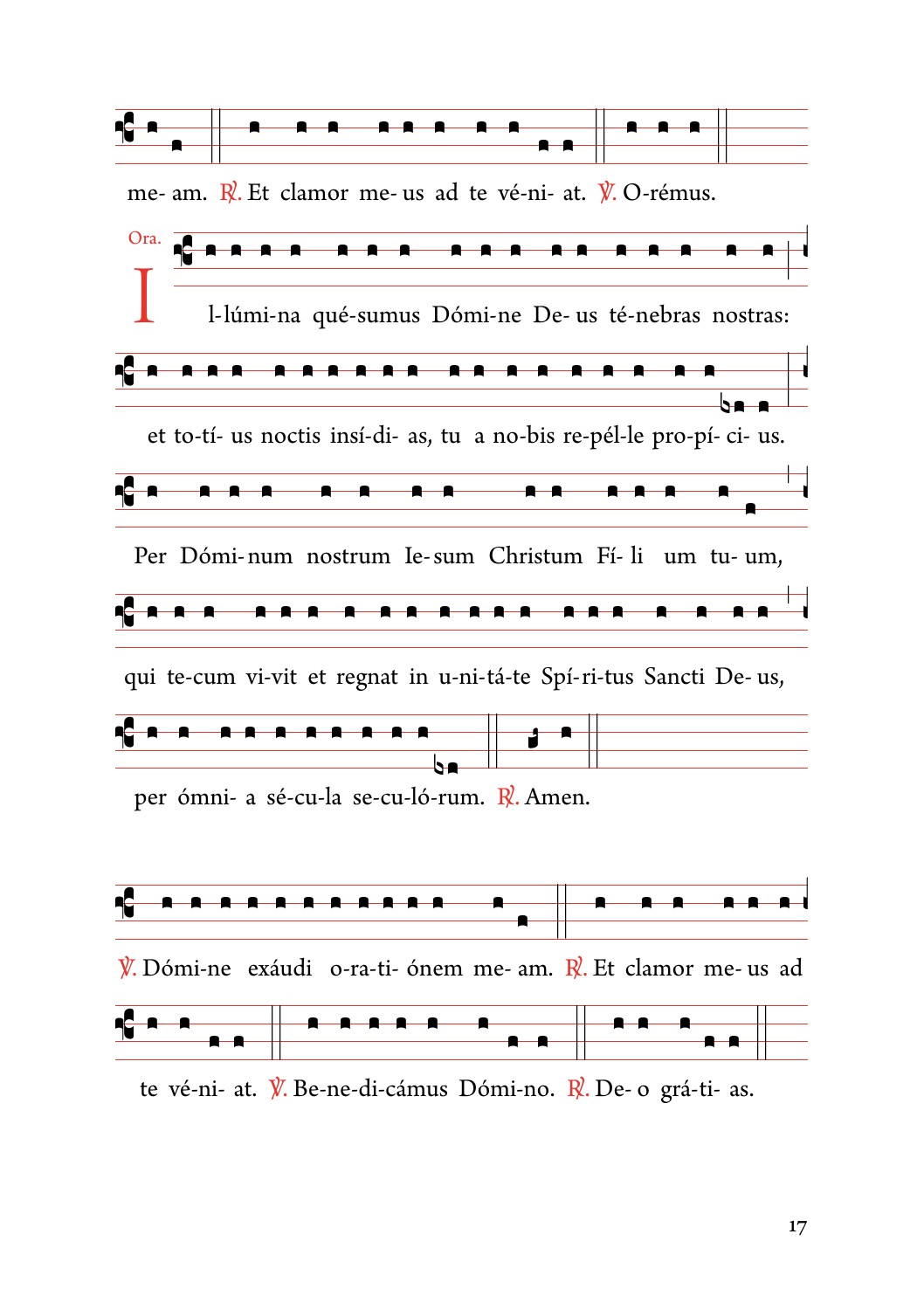# Pro pace ecclesie

#### *Psalmus cxxii*

M îniu ougen huôb ih ze dir: du in himile búest. Also diû oûgen<br>dero scálcho: uuártênt ze iro hêrron hánden. unde diu diû ze íro<br>fráunum handen, se uuártent únscriu oûgen ze oáte únscriu a hêrron, und dero scálcho: uuártênt ze iro hêrron hánden. unde diu diû ze íro fróuuun handen: so uuártent únseriu oûgen ze góte únsermo hêrren. unz er uns kenáde. *Miserere nostri domine miserere nostri.* Vuanda uuir harto erfúllet pirn fersíhte. Vnser sêla ist des keniêtot. sî ist ze únmezze fol. Mit diên ist íteuuîz. die follun hábent: unde mit ubermuoten ist fersíht. Tiurida sī fatere inti sune inti wīhemu keiste, eo sō er in anakinne was, sō nū inti eomēr inti in weraltim weralteo, amen.

Orémus.

E CCLÉSIE tue (quésumus) Dómine preces placátus admítte: ut destrúctive<br>tis adversitátibus et erróribus univérsis, secúra tibi sérviat libertáte: cclésie tue (quésumus) Dómine preces placátus admítte: ut destrúcet pacem tuam nostris concéde tempóribus. Per Christum Dóminum nostrum. Amen.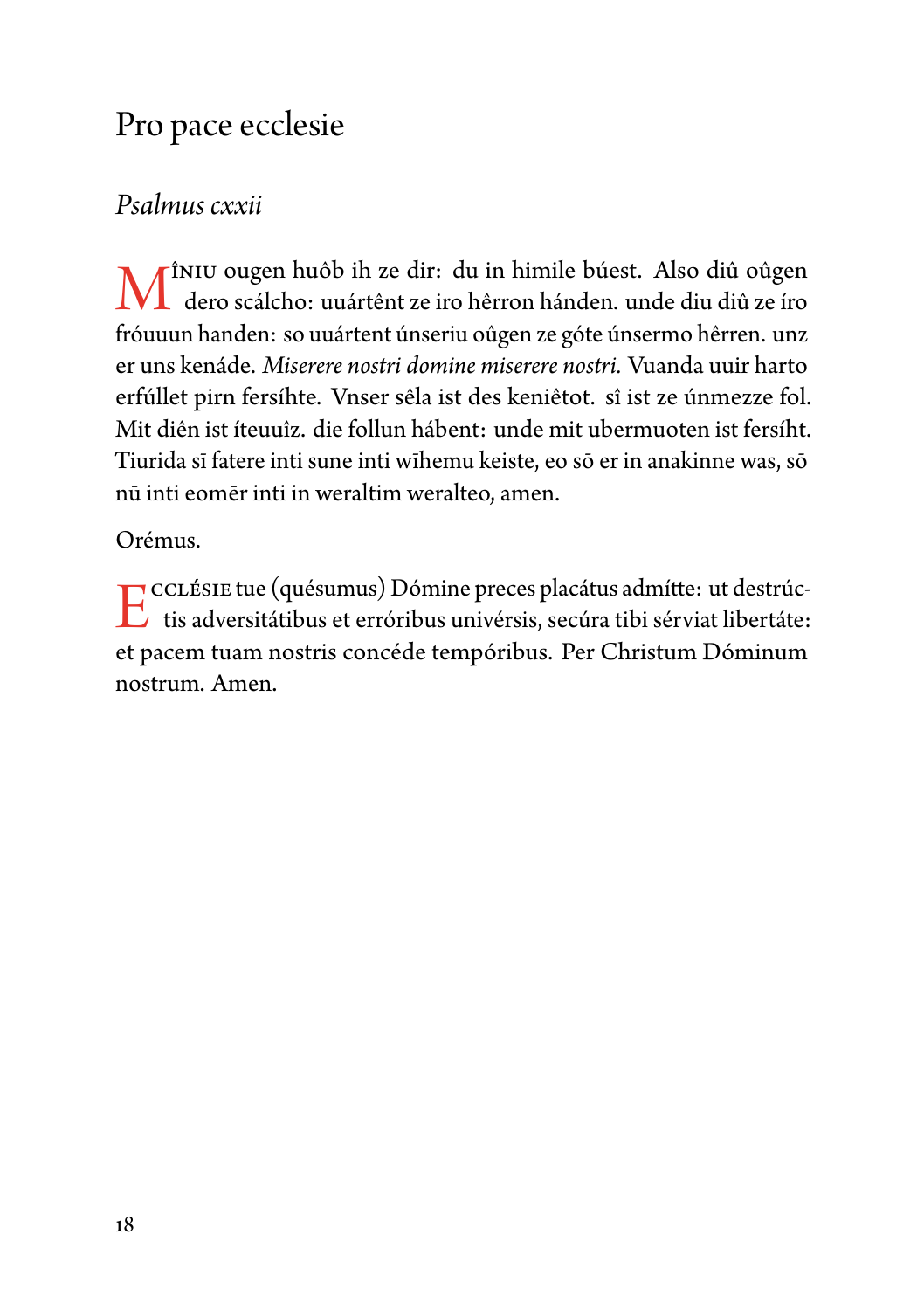# Hymnus

- 1. Unsar trohtin hat farsalt sancte petre giuualt, daz er mac ginerian ze imo dingenten man. kyrie, eleyson! christe, eleyson!
- 2. Er hapet ouh mit uuortoun himilriches portun, dar in mach er skerian, den er uuili nerian. kyrie, eleyson! christe, eleyson!
- 3. Pittemes den gotes trut alla samant upar lut, daz er uns firtanen giuuerdo ginaden! kyrie, eleyson! christe, eleyson!

dominai tu tarra revendte It to a page gunst car eleyfon voe unulrie of portun day aneman. 11327 13-7  $114.47$ 

[München, Staatsbibliothek, Clm. 6260, fol. 158v](https://www.digitale-sammlungen.de/en/view/bsb00047199?page=320)